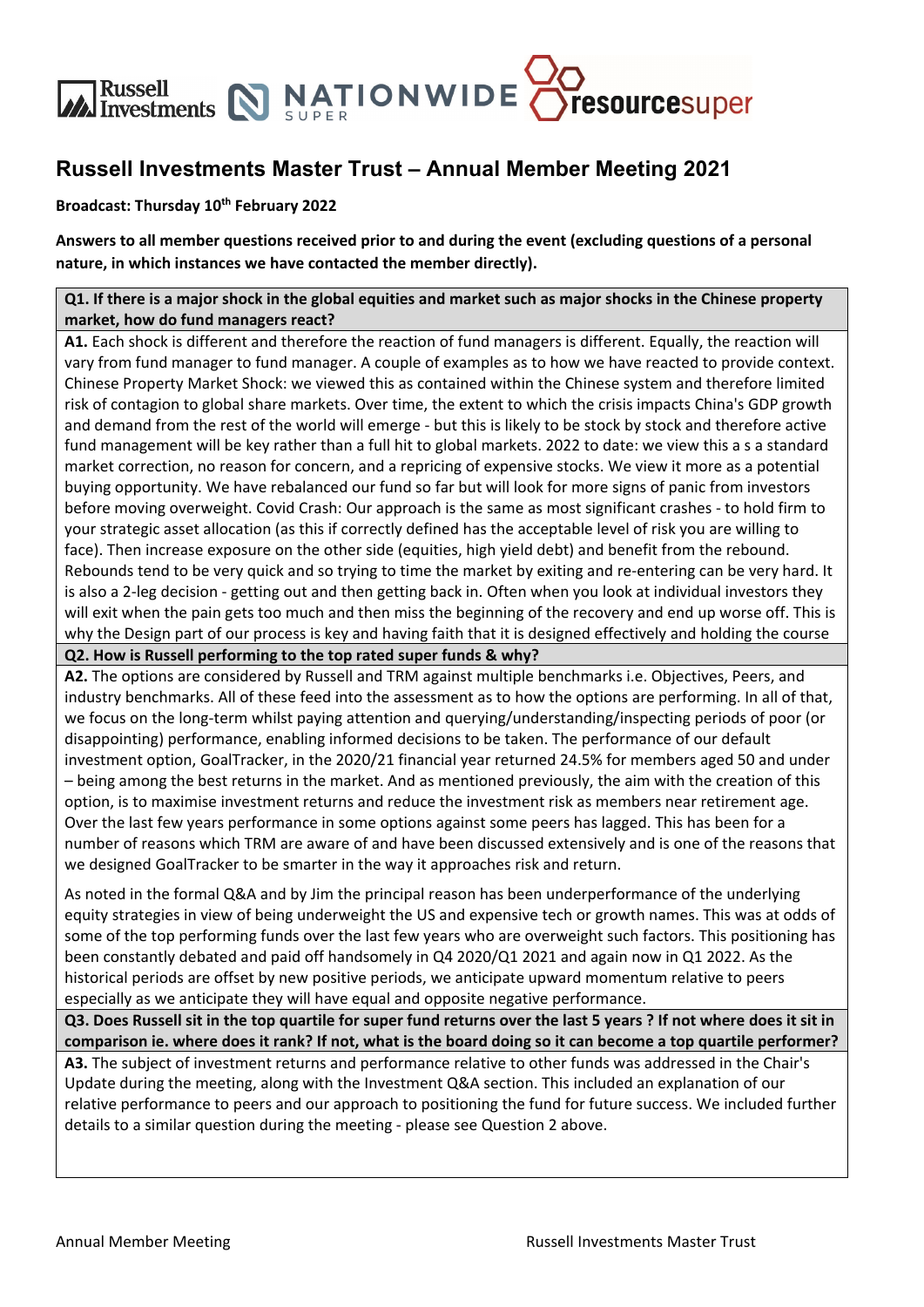## Russell Investments NATIONWIDE Cresourcesuper **Russell**

Q4. Are your fees and monthly charges too high in comparison to Industry Super Fund Fees like Australian Super? Why didn't I see Russell Super in the top 10 performing Superannuation companies last year? Can **you please explain why?**

**A4.** Responding to the first question ‐ Reviews of fees are undertaken annually. There was a large fee reduction implemented on 1 October 2020 and now another planned for pension members in June this year. While the Trustee aims to have competitive fees for its offering to date, as explained during the Chair's Update in the meeting, we have not aimed to be in the cheapest 10 funds, or to match our fees directly to a fund like Australian Super.

Responding to the second question ‐ As detailed in the response to **Question 2** above, our investment options are considered against multiple benchmarks which feed into the assessment as to how the options are performing. The performance of our default investment option, GoalTracker, achieved returns among the best in the market. Over the last few years performance in some options against some peers has lagged. As noted in the formal Q&A and by Jim O'Connor, the principal reason has been underperformance of the underlying equity strategies in view of being underweight the US and expensive tech or growth names. As the historical periods are offset by new positive periods, we anticipate upward momentum relative to peers especially as we anticipate they will have equal and opposite negative performance.

Q5. Other Superannuation funds (e.g QSuper, Hostplus) have a self-invest option. Why does Russell not offer **a self‐invest option?**

**A5.** Over the years, we have considered the development of this type of investment platform which is generally offered as an alternative to Self‐Managed Super Funds (SMSFs), but due to the significant development costs and a low level of interest from members to date, we have directed our efforts to other areas including improving member services and the GoalTracker program. We do want to make sure that any significant investment we make provides a benefit to all members. Should there be a significant increase in interest by members for this type of investment platform, we would of course consider it in future.

We had a few questions asking for our view of likely returns and share market performance over the next year **or two.**

**Q6. Investment performance and returns for next twelve months**

**Q7. What is the most likely prediction for share market performance in the short term [2 years]? Q8. Where do you see the market going for the next 12 months?**

**A6‐8.** We are already over 6 months into this financial year and performance to December was strong. However, the market correction in January 2022 has negated the majority of those gains. Looking forward we expect that growth assets will outperform defensive assets as the local and global economies continue to emerge after the pandemic. Working against this are central banks increasing rates (depressing traditional growth stock valuations) and current lofty valuations. As such we would anticipate a recovery from the poor start to the year but will not expect returns similar to prior years (i.e. post‐Covid). Looking a little further forward and based on where we see central banks and base rates moving over the next couple of years, we would anticipate growth assets continuing to outperform defensive assets. Again, as we emerge from the impacts and effects of the pandemic, towards the end of the timeframe indicated would be where closer attention needs to be paid to where rates are, how economies have recovered and whether or when recessionary concerns may start to rise.

#### Q9. The average annual return on high growth/balance growth is between 7-8%, it is below the top 20 super **funds, why?**

**A9.** Over the last 10 years the High Growth option has returned nearly 11%pa and the Balanced Growth option nearly 9%pa. Irrespective, as I noted earlier, we strive to offer fund returns in the top 20 or top ten funds and continue to focus our attention on improving peer relative returns (along with meeting the stated objectives and passing the Your Future, Your Super benchmarking test). We expect strong peer relative returns going forward as we emerge from the pandemic and look to return to more positive peer relative rankings as we maintained prior to the last 3 years or so.

#### **Q10. Can we make sustainable / green investments**

**A10.** As we touched on in the Investment Q&A segment, we recognise that some members consider sustainable, green or socially responsible approaches an important part of their investment selection process, for which we have our two 'Responsible Investing' options. In our investment menu, you are able to choose the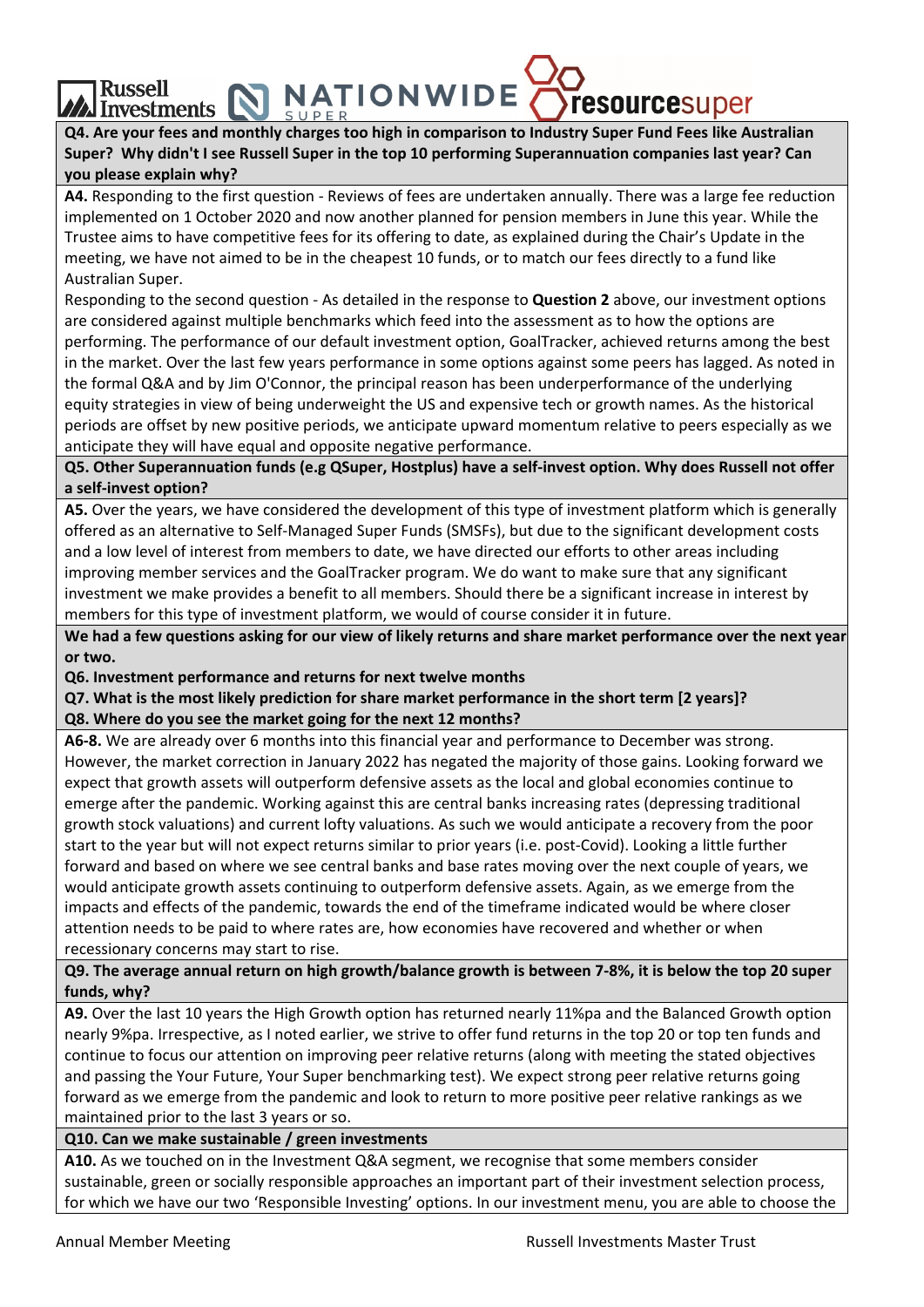# Russell<br>Investments NATIONWIDE Tresourcesuper **Russell**

Responsible Investing Australian Shares Option and the Responsible Investing Global Shares Option. These options apply a combination of exclusions and tilts to reduce exposure to certain industries and companies in order to reduce things like the carbon footprint.

**Q11. Are you looking at groupings like balanced growth or high growth with the share component selected from the responsible investment share funds (ESG)?**

**A11.** Yes. We are currently considering the potential addition of a diversified 'sustainable' or 'responsible investing' option to the menu. As yet there has been no final decision made and therefore no timeline for when an option like this may be available. Feedback as to whether this is an option that members would value would be much appreciated.

**Q12. To what extent does Russell Investments take into account ethical issues in making investment decisions?**

**A12.** As covered in the Investment Q&A presentation we have a core belief that ethical or ESG factors i.e. Environmental (which includes the impacts of climate change), Social and Governance factors can impact security prices, and we see it not as a niche part of our business, but as a critical part of identifying managers with skill in adding value, particularly for our members. Our beliefs are integrated into all the RIMT's options. All our active managers are researched and ranked on their ESG capabilities from ESG commitment and ESG consideration to actual implementation and active ownership. Therefore ESG is integrated into how we build our funds and manage investments on your behalf.

Q13. Are we avoiding fossil fuel investments? (investing ethically) It is important to me that we support the **planet.**

**A13.** In similar response to the above questions, in the Investment Q&A section of the meeting we discussed how Russell incorporates ESG (Environmental, Social and Governance) factors into decision making around identifying managers, including our research and ranking process, and ESG is integrated into how we build funds and manage investments on your behalf. Members wanting to take things further can consider the 'responsible investing' options available on the investment menu that seek to reduce the carbon footprint. The broader diversified options do not take a stance on responsible investing. The current regulations and the 'Your Future Your Super' performance test are not supportive of taking a responsible investing approach.

**Q14. How heavily invested in the residential real estate sector shares and/or property markets/funds and what does this future look like as a percentage of focus?**

**A14.** The investments in property in the diversified funds (listed or unlisted) are predominantly commercial investments with small allocations to residential property. This is not expected to change significantly going forward.

Q15. In this day and age of digital models and tools, how much of Russell's investment strategy and actions **in regards to member's assets are dependent on human decisions and how much are automated?**

**A15.** All investment decisions are made using a combination of quantitative and qualitative analysis. The final decisions are ultimately made and approved by people regardless of the level of contribution the quantitative models or qualitative views provided to the process.

Q16. All the statistics shared so far are all up to June 2021. Are there any statistics after June 2021?

**A16.** In the Investment Q&A presentation we did include some commentary around market performance to the end of 2021, in that a similar pattern of strong Australian and Global Shares returns, along with other growth markets, continuing to push on further for the period, while Fixed Income (and Cash) remained flat.

Q17. If a "Defensive" Investment Choice dropped 3.7% in the January downturn, how much did a "High Risk" **Investment Choice drop?**

**A17.** The monthly return for the High Growth option in January was ‐3.7% whereas the Defensive Option returned ‐1.3%. January saw a jump in bond yields, which usually results in a fall in bond prices. The rising yields caused 'defensive' assets and equities to fall. Therefore, it was a bad month for both defensive and growth assets. However, as can be seen the defensive option provided better returns than higher growth options for that very short time period.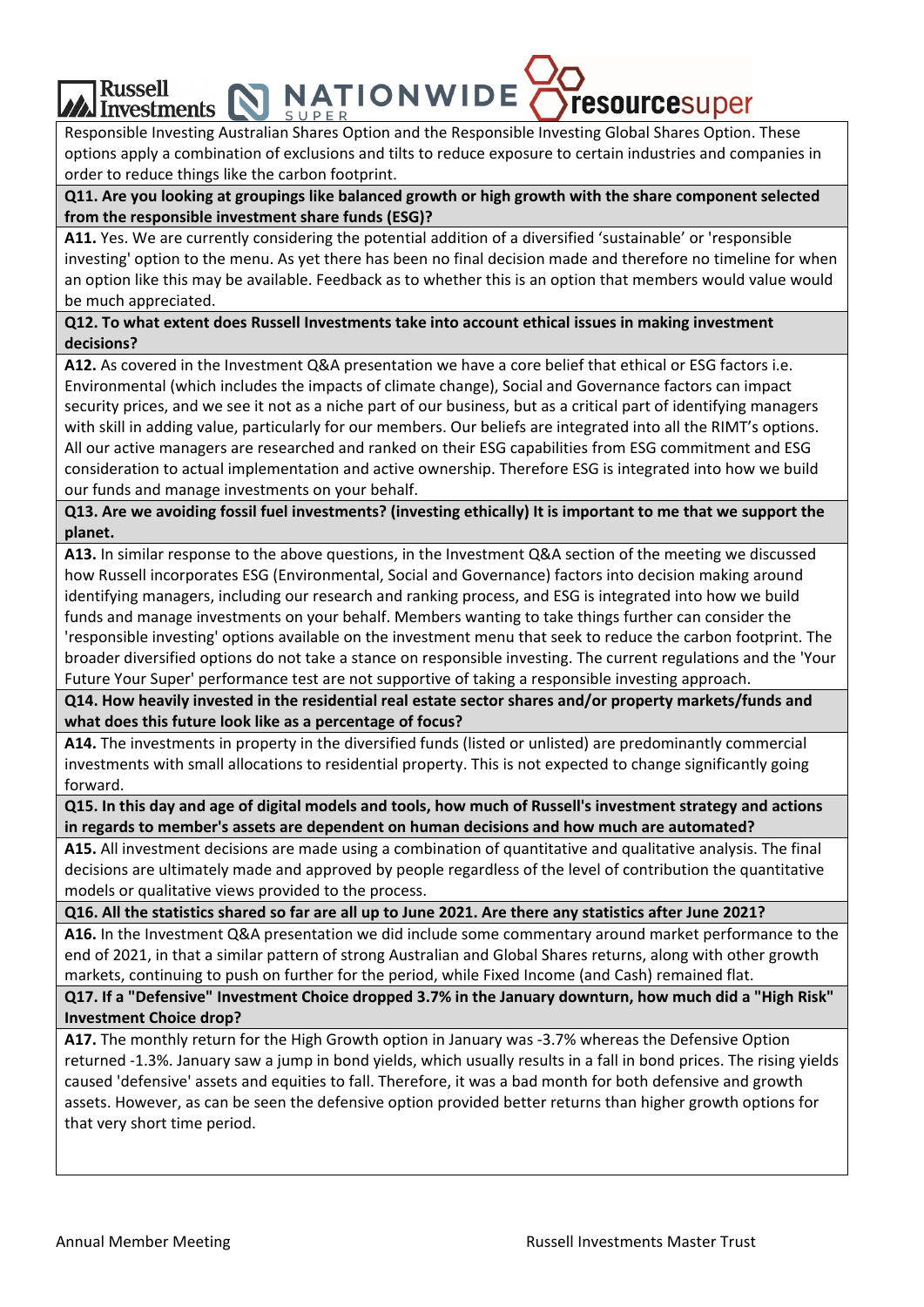A Eussell Envestments NATIONWIDE Cresourcesuper Q18. Do you think it's plausible whatsoever that interest rates will rise above 5% here in Australia within the next 48 months? And if so, do you foresee significant damage to the housing industry from extremely **overextended mortgagees?**

**A18.** Our expectation is that base rates will rise over the next 48 months but not by the amount that would see base rates at 5%. Currently base rates are 0.1% and the market is expecting rates to increase to around 2% in 48 months.

**There were a few similar questions relating to future interest rate rises.**

**Russell** 

Q19. Lot of talk re Interest rate rises. What is your view re when this may occur and what expected impact **on our funds?** 

Q20. What is your prognosis (eg: best guess) for Australian interest rates thru end of 2025 (best/worst case) **as well as the Aussie dollar vs. USD at the end of the same time period**

**A19‐20.** Currently base rates are at 0.1% and the market is expecting rates to increase to 2% in 48 months time. This amount of movement is already priced into the market. As such it is not so much whether rates rise but whether they rise by the amount priced in by the market OR whether they over or undershoot. If expectations are overshot (i.e. rates rise by more than expected) then bonds will underperform. If rates don't rise by as much as expected then (all things being equal) bonds will outperform. The following blog on the topic will add further colour.

https://russellinvestments.com/au/blog/rates‐rises‐bond‐returns

The exchange rate at the moment is close to fair value. As a rule, as far away as 2025 the expectation would also be fair value.

**Q21. What is Russell Investments policy on cryptocurrency investment?**

**A21.** We currently have no exposure to cryptocurrency in any of our funds. In brief, we view cryptocurrencies today as a speculative investment in the adoption of cryptocurrency, rather than a functioning currency. The article linked below will provide further details on our understanding and stance.

https://russellinvestments.com/au/blog/cryptocurrency‐and‐investor‐portfolios‐is‐an‐allocation‐warranted

**Q22. What is your opinion on occasional rumours that Super income may be taxed in the future?**

**A22.** There have been rumours of Government changes to the taxation of superannuation benefits almost since 2007 when most benefit payments for individuals over 60, including income streams payments, were made tax free. We can't rule out the possibility of future tax changes. However, we note that the Government introduced the transfer balance cap in 2017 which restricted the amount of superannuation that can be transferred to an income stream. The transfer balance cap was intended to crack down on individuals that were receiving excessive tax benefits from superannuation income streams. That removes one motivation for the Government to tax income stream payments.

**Q23. We received a question relating to the termination of life insurance policies, particularly for members aged over 50.**

**A23.** The Trustee does not cancel any insurance policies simply because a member is over 50. However, there are legislative requirements including the 'Protecting Your Super' legislation that we must comply with, and this includes the cancelling of insurance policies where your account has been inactive for a period of 16 months. We may also cancel insurance if you do not have a sufficient balance to pay for premiums. We will write to you before we cancel any insurance, so it is important that your contact details are up to date. There are also agebased limits on insurance cover imposed by insurers – eg. at age 65 or 70 – where there is no insurance cover provided beyond those ages.

Q24. How are the IT funds invested in the online portal ? 8 times out of 10 attempts are riddled with issues & **unsuccessful log ins let alone being of assistance to members?**

Q25. Your internet offerings are relatively poor compared to others. But if I focus specifically - why is every **web response so slow. Does anyone in your Australian office use it, potentially the worlds worst response times. I am sure this is using US based servers, why?**

**A24‐25.** This is an area where we will look for continuous improvement and appreciate any feedback to help identify areas requiring attention. One of our Trustee committees is also focused on ensuring issues are promptly addressed and services are provided as expected. In response to some of these questions, our web and phone App are both based and managed in Australia, so any issues being experienced are not related to the geographic location of servers. Specifically regarding the web response and app loading times, we continue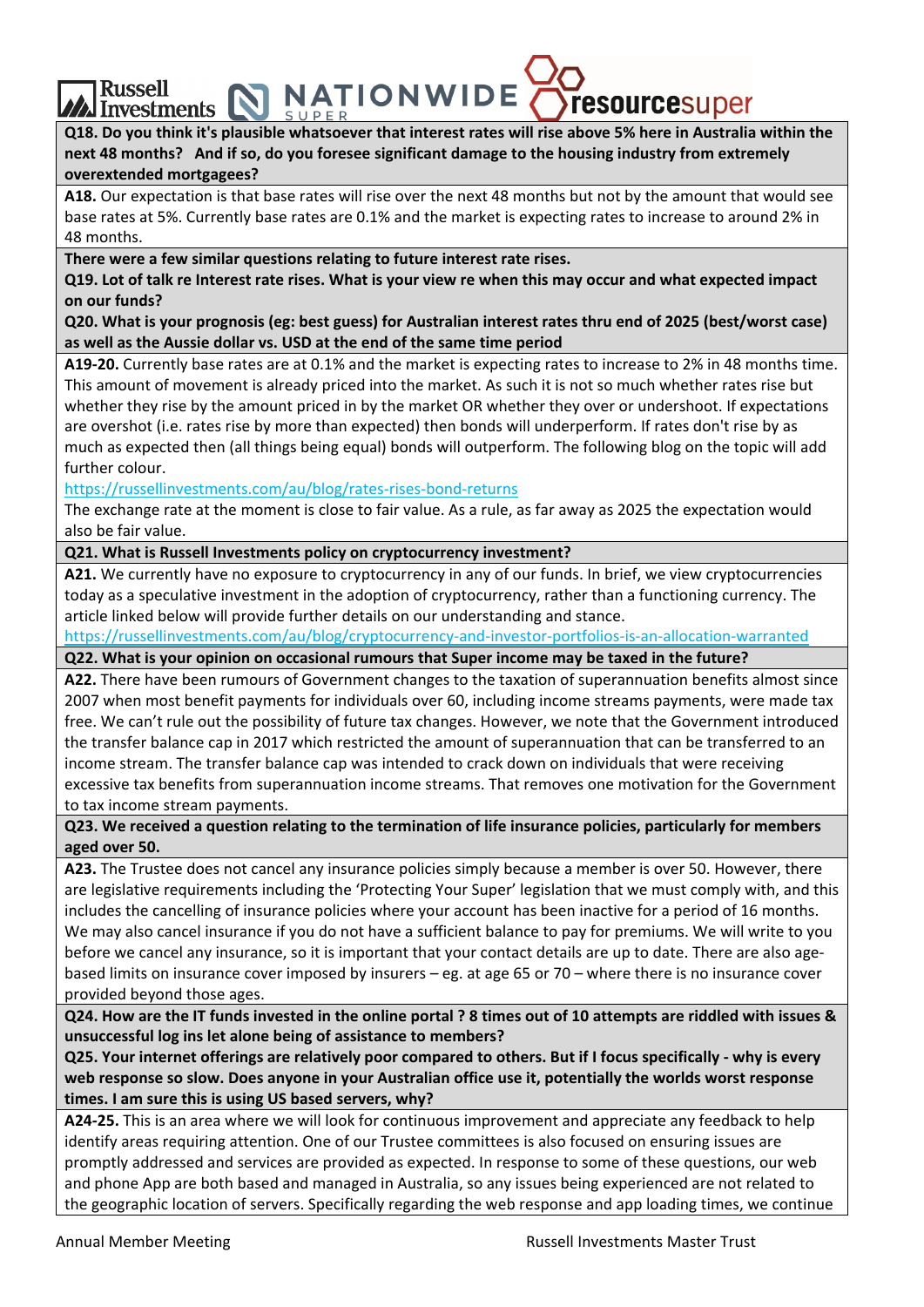#### **NATIONWIDE** Russell Investments  $\sum_{\{y\}\in\mathbb{R}^n}$

to address some technical issues users have raised ‐ these were affecting mainly the mobile App. There were changes implemented in late 2021 that improved page load times, particularly at login to just a few seconds. The Member Centre and App both complete complex calculations at login to project your retirement income and how you're tracking towards any goals you have told us about. It's a live snapshot and not just stored data as many other websites provide, so that accounts for some of the time taken to load these screens. We are also continuing to address the known technical issues with the login process where some members are being required to login twice. This appears to be specific to certain web browsers including Chrome, Safari and Microsoft Edge. We are working on fixing the issue and will also take another look at response times based on these questions.

**Q26. Can you provide more information around retirement and how the pension fund works?**

**A26.** You heard from Paul Basso at Link Advice during the meeting, and they can offer personal advice over the phone for both members in retirement and those approaching retirement, often at no cost to you. You can also access a no cost meeting with a Retirement Consultant to provide information on how to make the most of super savings, both now and during retirement, including detailed information on how our pension fund works. In general, unless you instruct us otherwise, when you retire your super will stay in your accumulation account, which is where you've been adding to your super. Once you reach your preservation age and have retired from work, you have the option to move your super into an account-based pension paying you a regular income to fund your lifestyle in retirement. This can have a number of tax benefits vs leaving it in an accumulation super account or putting it into a bank account. For example, investment earnings are tax free and there's no tax on your pension payments if you're over 60. Another benefit is that your money stays invested in an investment option/s of your choosing, so your savings can keep working for you over the course of your retirement. The Russell Investments Master Trust account‐based pension is called iQ Retirement. It is similar to your super account now; in that you have flexibility on how your money is invested and you have online access to your account and our other member services. The difference obviously is that through iQ Retirement you can pay yourself a regular income from your super savings and access lump sum withdrawals. For members over preservation age but still working, iQ Retirement can also be used as part of a transition to retirement strategy, where you can reduce your working hours or increase your super savings without affecting day-to-day income.

**Q27. How to booster superannuation in last 5‐10 years before retirement?**

**A27.** That's a common question we receive, and the answer really depends on your personal circumstances. It's one of the reasons we introduced our Retire Ready meetings, and while the Retirement Consultant can't advise you on your personal circumstances, they can give you information on the options that are available to you. You can get in touch with us to arrange a meeting with our consultants. In general, there's a few things you can consider to help boost your super savings: Firstly, making additional contributions are an option to boost your super, and include both before and after-tax contributions; Before-tax contributions are also known as concessional contributions, and include salary sacrifice and employer super contributions. After‐tax contributions are also known as non-concessional contributions, these are super contributions made by you from your own money either as one‐off or ongoing payments. There are limits on how much you can contribute to their super account each year, so that's something you'll need to be aware of. For some people, a Transition to Retirement or TTR strategy may be appropriate. Once you reach your preservation age this strategy becomes available and in its simplest form, is putting money (Salary Sacrificing) into super in a tax effective manner and taking money from the Transition to Retirement account to ensure your take home pay is not affected by contributing more to super. There is a number of requirements to make this strategy compliant and individual results will vary, but we're happy to put you in touch with Link Advice to advise you on your circumstances. Another option is considering where your super savings are invested. Being in an investment option that suits your circumstances and goals can make a significant difference to your super savings. There are currently 23 investment options for you to choose from and you can mix of any of those. This is something we can also help out with by putting you in touch with an expert to advise you based on your circumstances.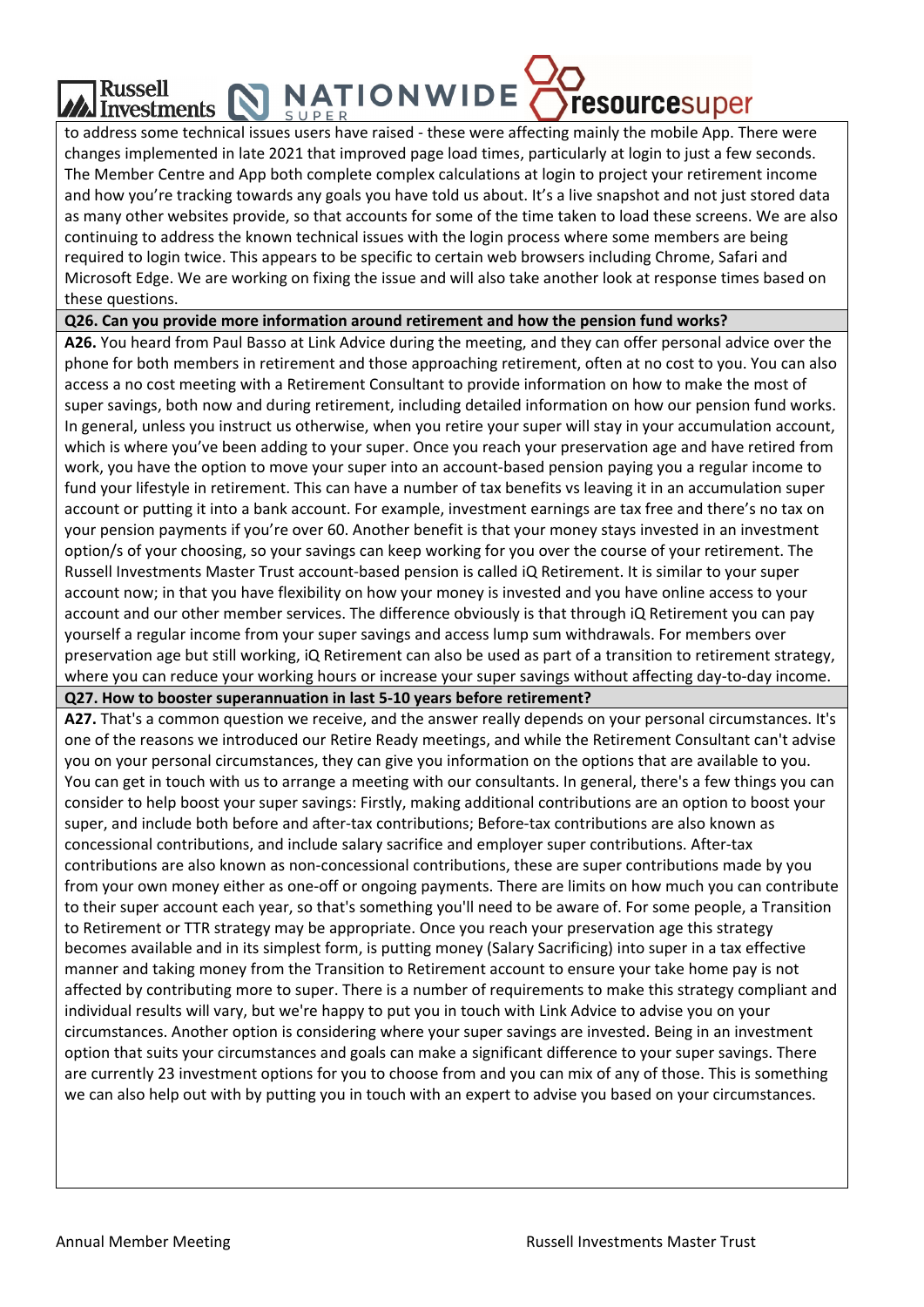Q28. What plan is there to allow additional contributions into Super fund past 73 years age even though **retired from full time work?**

Investments  $\sum_{\text{supers}} P(\text{supers})$  IVN WIDE  $\langle \rangle$  resourcesuper

**NATIONWIDE** 

**A28.** The Government has proposed to scrap the work test as of 1 July this year. This will allow individuals aged between 67 and 74 years old to make concessional and non-concessional contributions to their super without having to meet the work test. Please note, this proposal is not yet law and we'll be monitoring progress of the legislation.

Q29. Now that many super funds are being compared more transparently when can we expect to see Russell in the top 10 for any of the categories. E.g performance, fees or insurance. Members rightly expect constant improvements and not excuses. I would like to see a plan of how you will be improving your services so that **you are in the top 10 within 2‐3 years?**

**A29.** Independent ratings agency, The Heron Partnership, recently awarded Russell Investments Master Trust as a Top 10 Fund for both Insurance features and Investment features. Also, in late 2021 an external review of the services provided to members ranked Russell in the top 5 of 60 funds when it came to facilities and services it offered its members, including a 1st ranking for the MyTracker tools and calculators within GoalTracker. Along with the many innovation awards won for GoalTracker and its positive performance, for now, this provides us with acknowledgement that this area is a strength. As the Trustee, we undertake this regular independent benchmarking on our members offerings to gauge how we compare to peers, and also regularly review the investment strategy and performance through our Investment Committee. In addition to the benchmarking and our own reviews, as you mention, there are more tools available in the market today that help provide transparency to members on how their fund is performing. Reviews of fees are undertaken annually. There was a large fee reduction implemented on 1 October 2020 and now another planned for pension members in June this year. While the Trustee aims to have competitive fees for its offering to date, we have not aimed to be in the cheapest 10 funds.

**Q30. Defined benefit ‐ still not sure what it means?**

**Russell** 

**A30.** There are two types of super funds in Australia, and while most are now accumulation funds, there are still defined benefit funds around. In a defined benefit fund, the amount you receive at retirement is worked out by a formula instead of being based on investment returns. Typically, your benefit is calculated using the money put in by you and your employer, your average salary over the last few years before you retire, and the number of years you worked for your employer. That formula or calculation varies from fund to fund, and you'll need to refer to the Fund product documents for your particular situation. The difference with an accumulation fund is that your money grows or 'accumulates' over time. The value of your super depends on the money that you and your employers put in through contributions, and on the investment return generated by the fund after fees and costs. Again, if you'd like more information about your particular circumstances if you're in a defined benefit fund and some help or advice to work out what's best for you, just get in touch with our call centre team to get started.

Q31. What is ratio of net market value of assets to present value of liabilities in the Harwood Pensioner DB **Plan?**

**A31.** The actuarial investigation as at 30 June 2021 showed a ratio of assets to the present value of liabilities of 103.7%. We note that the plan is invested with a relatively low risk strategy and holds a bank guarantee in addition to those assets.

Q32. I thought that prudent investment was about being in the right place at the right time for the mutual **benefit of everyone. How much has this actually been the case with the trustee?** 

**A32.** Our view is that prudent investment is more about acting in a manner that displays due care for the beneficiaries. Typically, under the often quoted 'prudent investor rule', when one person is given control over another's assets, they must make investment decisions that a person of reasonable intelligence, discretion, and prudence could be expected to make. Importantly, this means choosing investments that do not increase the risk of loss or 'protecting' the investments of the beneficiaries (our members). We consider that this means diversifying investments and to the extent possible providing as 'smooth a ride' as possible for members. This differs from trying to 'time the market' for every event, which by definition provides a more volatile journey.